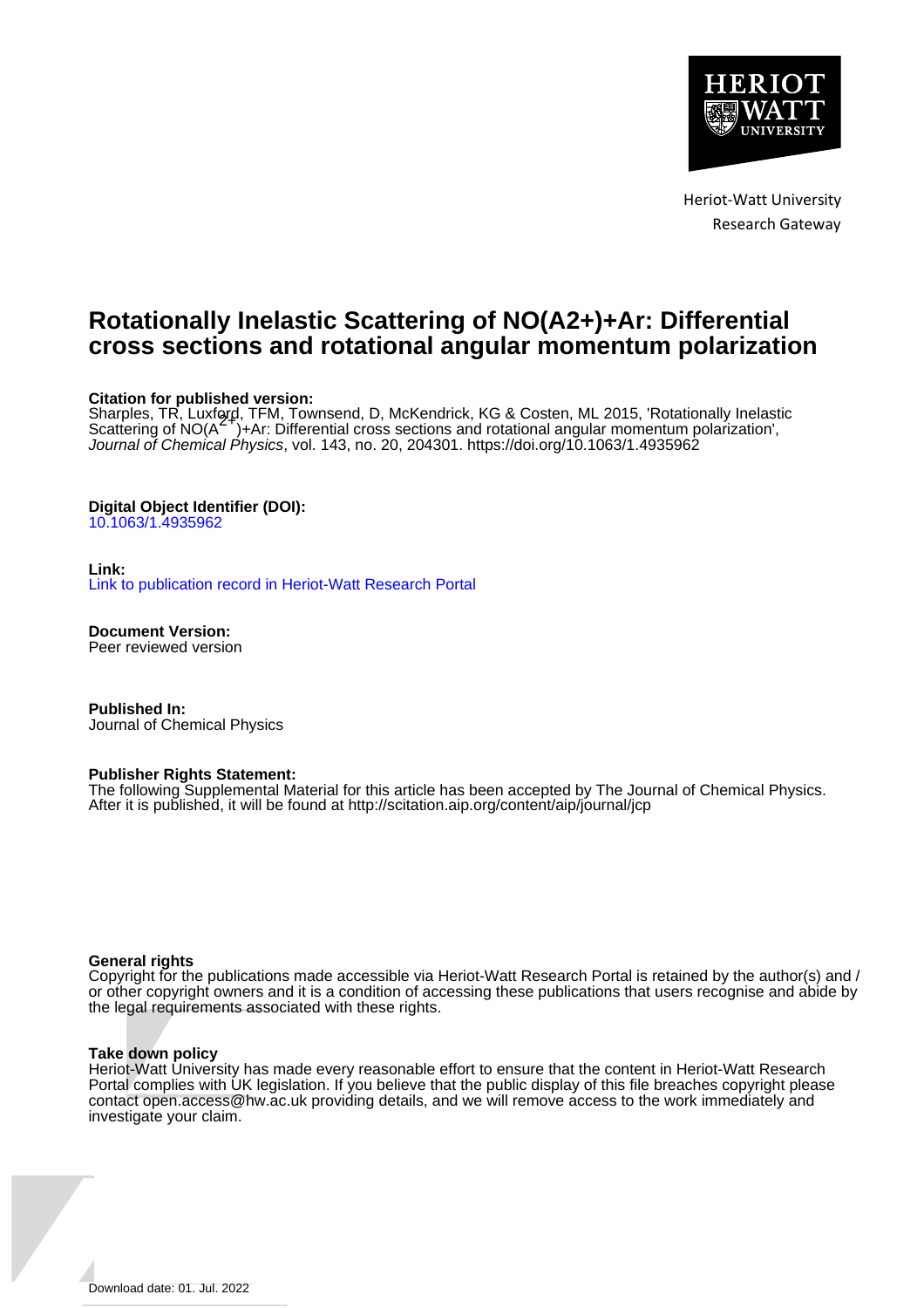# **Supplemental Material for**

# **'Rotationally Inelastic Scattering of NO(A<sup>2</sup> + )+Ar: Differential cross sections and rotational angular momentum polarization'**

Thomas R. Sharples,<sup>1</sup> Thomas F. M. Luxford,<sup>1</sup> Dave Townsend,<sup>1,2</sup> Kenneth G. McKendrick<sup>1</sup> and Matthew. L. Costen<sup>1,a</sup>

1 *Institute of Chemical Sciences, Heriot-Watt University, Edinburgh, EH14 4AS, U. K.*

2 *Institute of Photonics & Quantum Sciences, Heriot-Watt University, Edinburgh, EH14 4AS, U. K.*

## **I. Ion Optics Design.**

 $\overline{a}$ 

The final design of the ion optics is shown in Figure 1. In the following discussion, the eight electrodes are numbered from 1, the repeller plate, to 8, the final grounded electrode. The voltages applied to the electrodes are set so that the field gradient changes sharply at electrode 3, which may be considered the 'extractor' in the language of a Wiley-McLaren mass spectrometer. Electrodes 2 and  $4 - 7$  shield the interior of the ion optics from the effect of grounded components in the scattering chamber, and their voltages are set to smoothly vary the potential along the time-of-flight (TOF) axis.

The quality of focus provided by a VMI ion optic design is dependent on an ion's point of formation relative to a focal point in the source region of the electrode stack. For the design presented here, simulations indicate that the spread in arrival positions of a 4 mm diameter sphere of mono-energetic ions is equivalent to a velocity spread that varies between  $\pm 4.3 \text{ ms}^{-1}$ and  $\pm 6.0$  ms<sup>-1</sup> for ions with an initial component of their velocity in the scattering plane of 2000 ms<sup>-1</sup>, or stationary, respectively. This de-focussing spread is significantly smaller than the other fundamental sources of blurring, in particular the NO<sup>+</sup> recoil velocity arising from the ionization of the E-state with 532 nm is 8.5 ms<sup>-1</sup>. This design therefore provides good focusing conditions over the volume and velocity range required for these experiments.

To discriminate against the pump-beam generated ions, the ion optics were designed to ensure optimal separation of the arrival times of ions of the same mass, generated at different times, so that gain-switching of the detector could be used to reject pump-generated ion signals. The two major potential contributions to the spread in ion arrival times are the spread in velocities and initial positions along the TOF axis. The spread in arrival times due to velocity was reduced by employing a relatively high extraction field, with the repeller plate set at 3kV, and using a long flight tube (79 cm between the source region and detector face), to allow the image to expand to a sufficient radius on the detector to give the required velocity

<sup>a</sup> Author to whom correspondence should be addressed. Electronic mail: m.l.costen@hw.ac.uk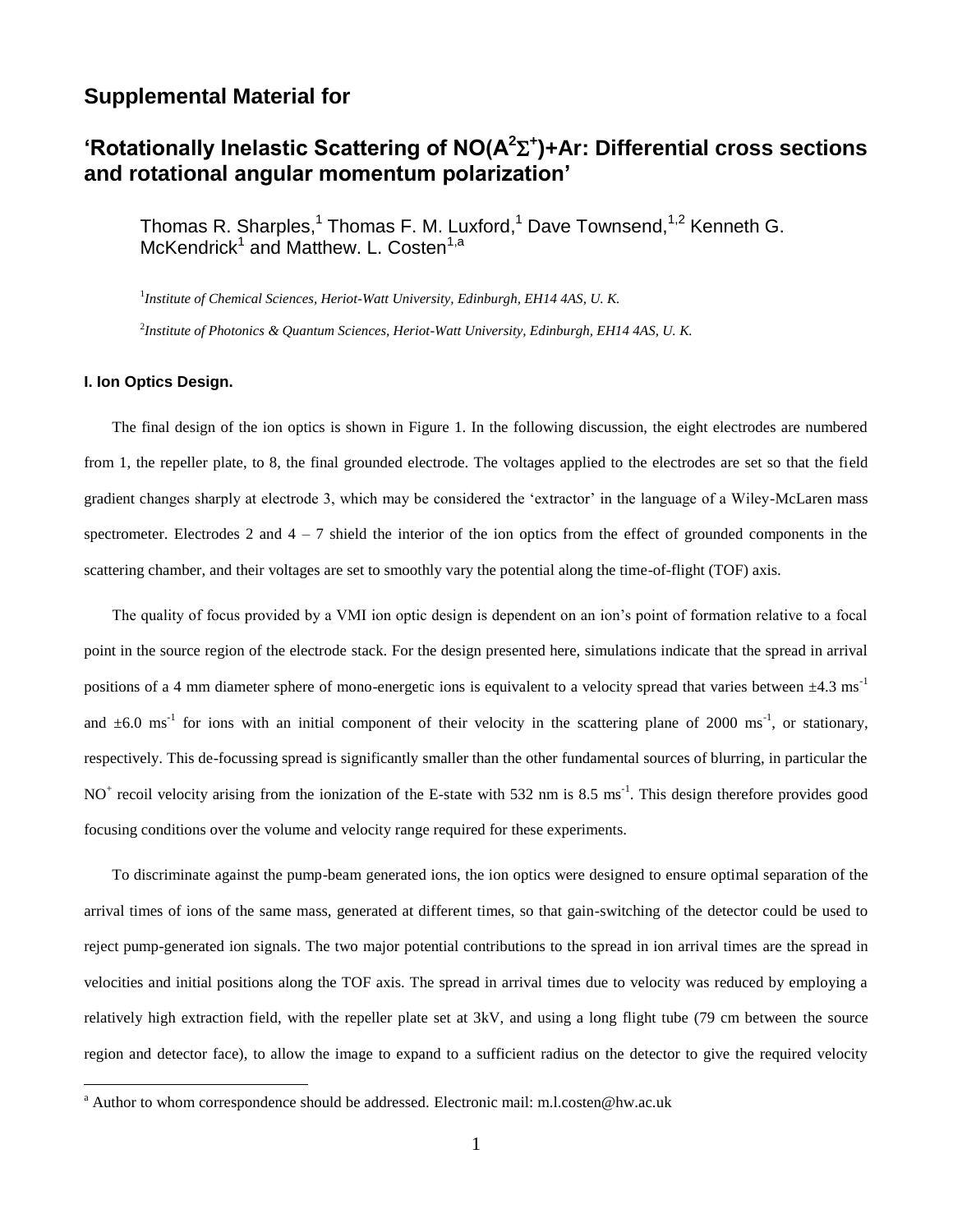resolution For SIMION simulations of a 4mm diameter sphere of ions with initial velocities of magnitude 840 ms<sup>-1</sup>, the fastest recoil velocities attained by scattered NO(A) in these experiments, and an isotropic directional distribution, the spread of arrival times was 35 ns, providing a well-defined packet of ions at the detector in even this limiting case. The distance between electrodes 1 and 3, and between 3 and 8 were set to minimize the spread in arrival times due to formation of ions at different positions along the TOF axis. Simulations of an initially stationary 4 mm sphere of ions returned a negligible spread in arrival times of 0.7 ns. .As the delay between the pump and probe lasers is 400 ns, the ion packets produced by the pumpinduced ionization and the scattered ions produced by the A-E probe ionization scheme are completely separated in time at the detector. In order to ensure the structural stability of the relatively large ion optics stack required for these experiments, they were supported by four stainless steel mounting rods. Insulation of the rods from the electrodes was achieved with a set of interlocking spacers between each electrode, which both set the spacing between the electrodes and acted as a sheath between the electrodes and their support rods. All insulating components in the ion optics stack were made from Semitron 225 (Quadrant Plastics) electrostatically dissipative plastic, to avoid build-up of static charges on these components leading to distortion of the images. Independent power supplies (Applied Kilovolts) were used to bias electrodes 1-3, as the quality of focus obtained by the ion optics was found to be very sensitive to the precise voltages applied to electrodes 2 and 3. A voltage divider network was used to step down the output of the power supply for electrode 3 to provide the bias voltages applied to electrodes 4-7.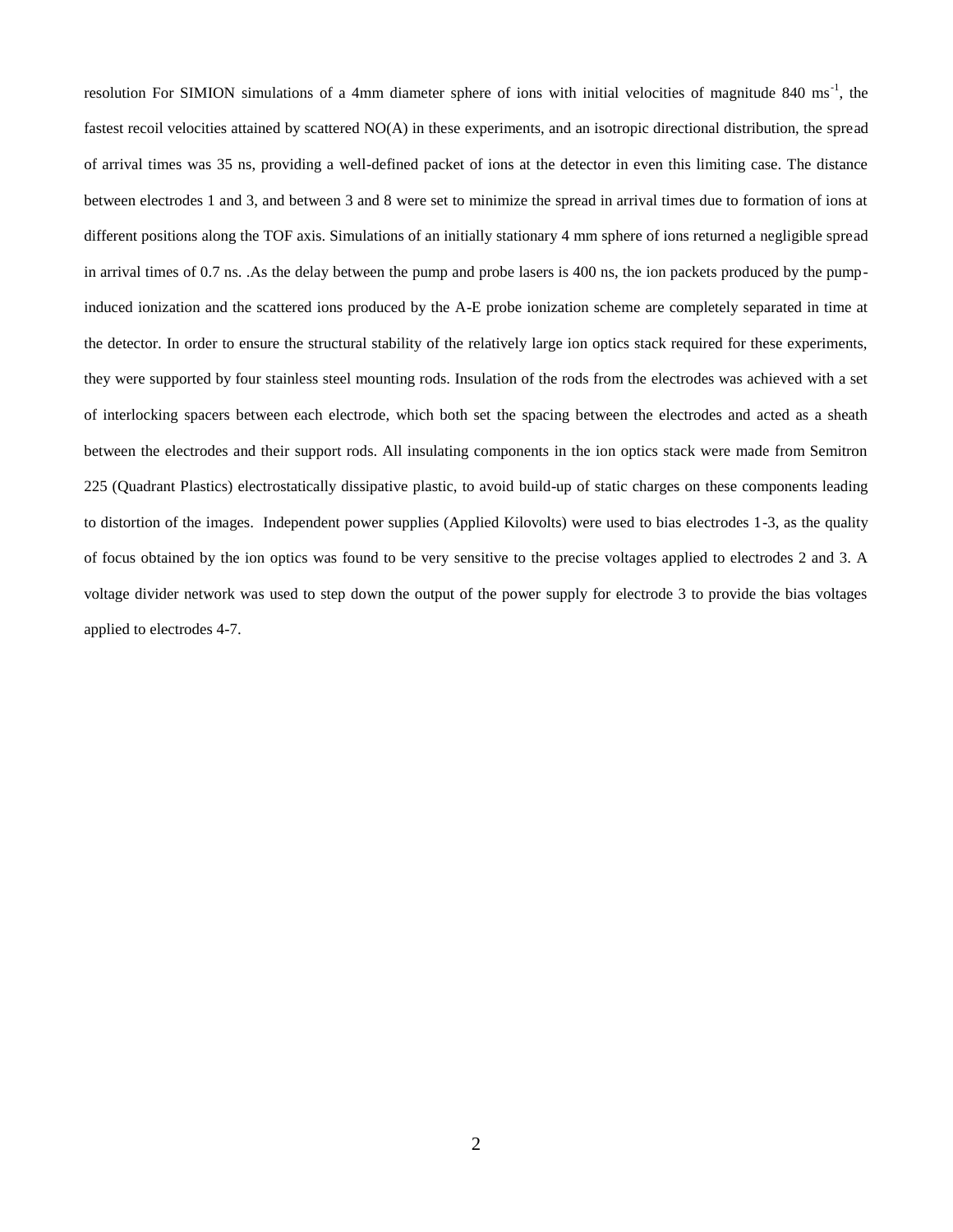

Figure 1: A schematic of the ion optics. Dimensions are given in millimetres. Each plate is labelled with a number 1 – 8, referred to in the text. The thickness of the central ring in electrodes  $2 - 8$  is 1 mm.

### **II. Determination of Zero Velocity Position and Determination of Molecular Beam Speed Distributions**

As recently emphasized by von Zastrow et al., accurate determination of the position on the detector corresponding to zero laboratory frame velocity in the detector plane, as well as the mean velocities of the colliding species and their distributions, is essential in ensuring that differential cross sections and other angular features of the scattering are correctly extracted from images.<sup>1</sup>

The camera pixel corresponding to zero laboratory frame velocity in the plane of the image was determined as follows. NO was seeded separately (at 10% concentration) in He, Ne and Ar. These gas mixtures were each expanded through both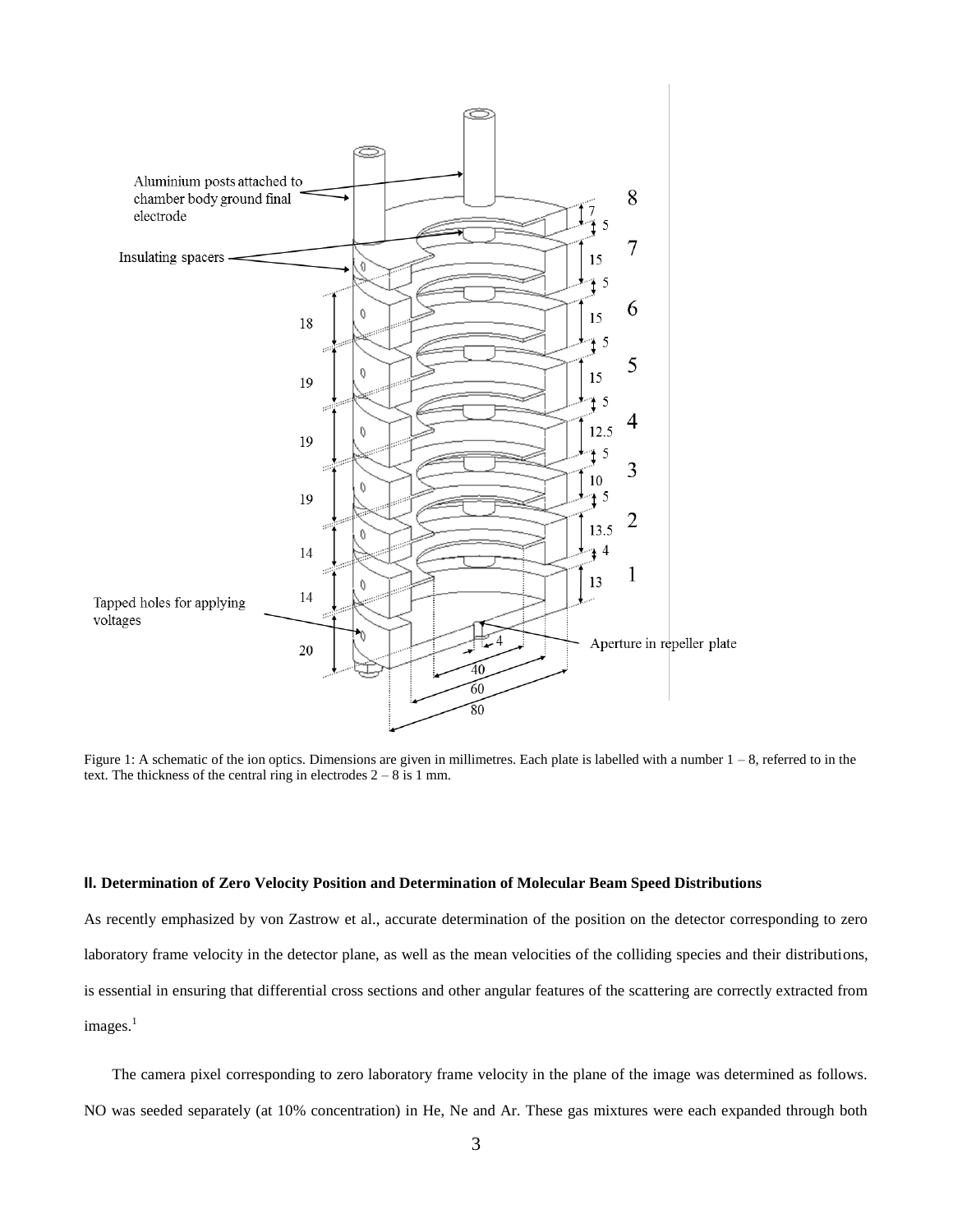pulsed valves simultaneously. The NO( $X^2\Pi$ ) in the two molecular beams was ionised in a (1+1) REMPI process via the  $Q_1(0.5)$  transition of the A-X  $(0,0)$  band near 226 nm. The velocity-map images thus generated contain beam spots lying along axes corresponding to the direction of travel of each beam, with each gas mix providing a different mean speed. The mean velocities for each beam were obtained by fitting 2D Gaussian distributions to the images, and the camera pixel corresponding to zero velocity was determined from the intersection of straight line extrapolations through the 3 points along each axis. No detectable change in the position of zero velocity was detected during the course of a working day. These measurements were repeated each day, and the zero-position was found to be stable to within 1-2 pixels in each (*x*, *y*) image axis over a 4-week period. Figure 2 shows the sum of images acquired using each of the three NO/Rg mixtures. The axes corresponding to the directions of travel of the two molecular beams and their crossing point at zero velocity are indicated.



Figure 2. Sum of images for 10% NO seeded in He, Ne and Ar, respectively. The axes corresponding to the direction of travel of the two molecular beams are indicated by the dotted lines; their point of intersection determines the camera pixel that corresponds to zero laboratory frame velocity in the plane of the image.

Accurate determination of the mean velocities of the molecular beams and the form of their velocity distribution is critical to the image simulations used in data analysis, and the generation of collision energy averaged quantum scattering calculations. While images of NO in the molecular beams such as those discussed above may be used to determine the mean speeds of the colliders, the measurement of the velocity distribution in the beams is complicated by the finite velocity resolution introduced by a variety of processes, including ion-recoil  $(12.5 \text{ ms}^{-1}$  for  $226+226 \text{ nm}$  ionisation), the finite velocity resolution of the ion optics, and the finite velocity resolution of the camera under these experimental conditions, 8.6 ms<sup>-1</sup> per pixel, and the intensity distribution of each individual ion strike across multiple pixels.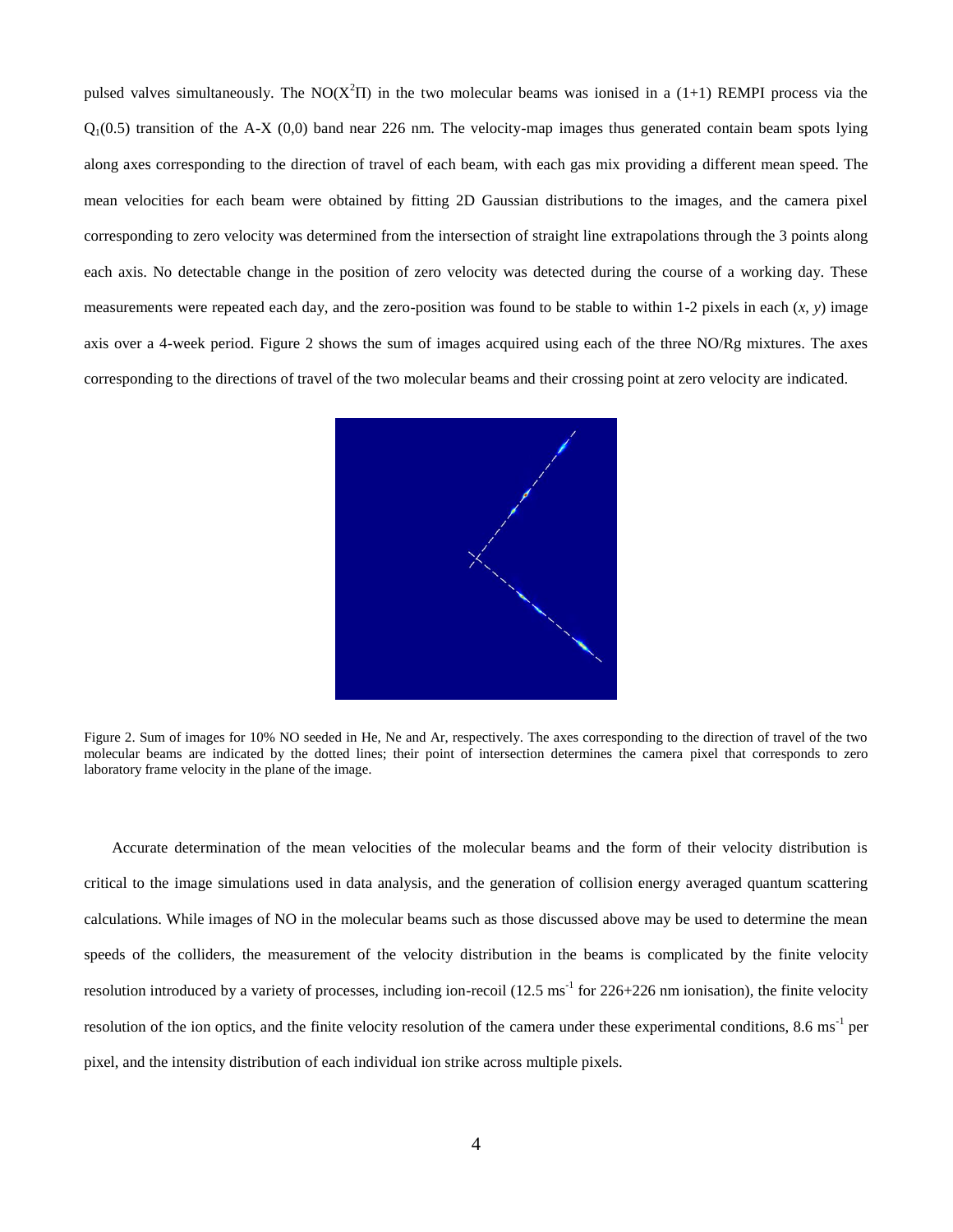For this reason, these distributions have been characterized in a separate set of experiments, in which NO molecules were 'tagged' at the crossing point of the two molecular beams, and their time-of-flight (TOF) to a second point recorded. A pulsed dye laser was used to excite NO(X) in the molecular beam to  $NO(A^2\Sigma^+, v = 0)$  *via* the  $R_1(0.5)+Q_{21}(0.5)$  transitions of the  $A^2\Sigma^+$ -X<sup>2</sup> $\Pi$  (0,0) band. The excited NO(A, v = 0) molecules subsequently fluoresced back to the NO(X) ground state, with the (0,1) band having the largest Franck-Condon factor.<sup>2</sup> This provides a population in NO(X; v = 1) created at a known location and time, 'tagging' them. The tagged molecules were then separately probed 192 mm further along the molecular beam axis. A second pulsed dye laser was used to probe the  $R_1(0.5)+Q_{21}(0.5)$  transitions of the A-X (1,1) band *via* laser induced fluorescence. The fluorescence lifetime of NO(A) is sufficiently short ( $\approx$  200 ns) that the excitation and fluorescence processes may be considered to be instantaneous compared to the hundreds of microseconds between tagging and detection. The TOF distribution can therefore be straightforwardly measured by varying the delay between the lasers, and then converted to a velocity distribution using the known distance travelled. As expected, no  $NO(X, v = 1)$  was observed without tagging. An example velocity distribution is shown in Fig. 3, together with a fit to a Gaussian function. The excellent quality of the fit supports our decision to use Gaussian functions to model the molecular beam speed distributions in the analysis code and QS calculations. The fit in Fig. 3 resulted in a mean speed of  $599 \pm 3$  ms<sup>-1</sup> with a full width half maximum (FWHM) of  $56 \pm 3$  ms<sup>-1</sup>. The mean speeds and FWHM were determined for He, Ne and Ar carrier gases with a wide range of NO mixing ratios, as a function of the pulsed valve backing pressure. The properties of 1% NO/Rg mixes were taken to be representative of the velocity distributions in the pure rare gas beams.



Figure 3: Measured velocity distribution (open circles) and fit to a Gaussian function (solid line) for NO in Ar at 10 % concentration.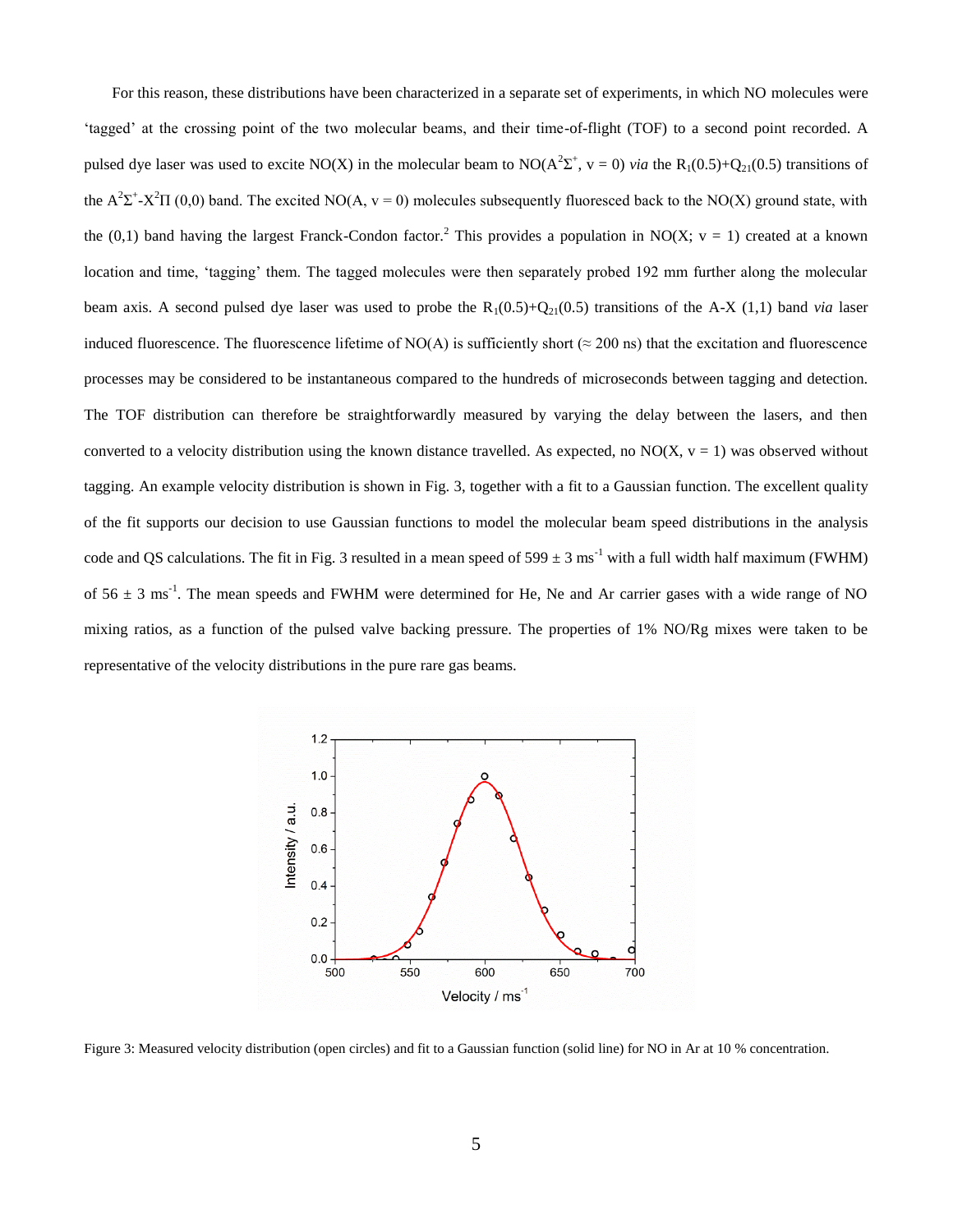#### **III. Experimental Sources of Ion Image Blurring**

As discussed in the main text, in simulating VMI images of crossed molecular beam scattering experiments, it is necessary to account for a number of aspects of the experiment which lead to blurring of the image, in the sense that the apparent distribution of velocities in the image is distorted from that of the true laboratory frame velocity distribution following scattering. The three most significant sources of blurring are the recoil experienced by the NO on ionization, the distribution of pixel intensity for each ion strike and the imperfect velocity focussing of the ion optics.

These effects are dealt with in the image simulation code by adding a velocity  $v_{exp}$  to each lab frame velocity to give a velocity at which the ion was detected. This velocity is the sum of two contributions drawn from separate distributions. The first accounts for the impact of  $NO<sup>+</sup>$  recoil and is drawn from a spherically isotropic distribution of velocities with magnitude 8.6 ms<sup>-1</sup>, the recoil experienced by NO on ionization from the  $E^2\Sigma^+$  state through absorption of a 532 nm photon. The second velocity is drawn from a 2D Gaussian distribution of velocities lying in the plane of the detector, used to model the combined effects of the distribution over multiple pixels of each individual ion strike and imperfect velocity focussing. The FWHM appropriate for this blurring function was determined from images of the beam spot arising from NO in the molecular beam. The width of the beam spot perpendicular to the direction of travel of the beam is dominated by the effects of these blurring features due to the low angular divergence of the molecular beams. A FWHM of 30 ms<sup>-1</sup> determined using this method was found to give simulated scattering images which agreed well with the finite resolution of the experimental scattering images.

### **IV. Derivation of the alignment moment distributions from the Kinematic Apse Model**

Within the Kinematic Apse (KA) model, the projection of the angular momentum along the kinematic apse is conserved during the collision. Under these conditions, it is straightforward to predict the scattering angle dependence of the product rotational alignment. Our initial state,  $N = 0$ , is unpolarised by definition, with all population residing in the sole  $m<sub>N</sub> = 0$  substate. In the KA-frame, conservation requires that the product states *N'* must also have an angular momentum distribution in which only the  $m_N = 0$  sub-state is populated. Under these conditions the KA-frame product alignment moments must be;

$$
A_0^{(2)}(KA) = -1 \qquad A_{+1}^{(2)}(KA) = 0 \qquad A_{2+}^{(2)}(KA) = 0 \qquad (1a-c)
$$

The alignment moments in the scattering-frame,  $A_q^{\{K\}}(\theta)$ , are related to the KA-frame moments by a frame-rotation.